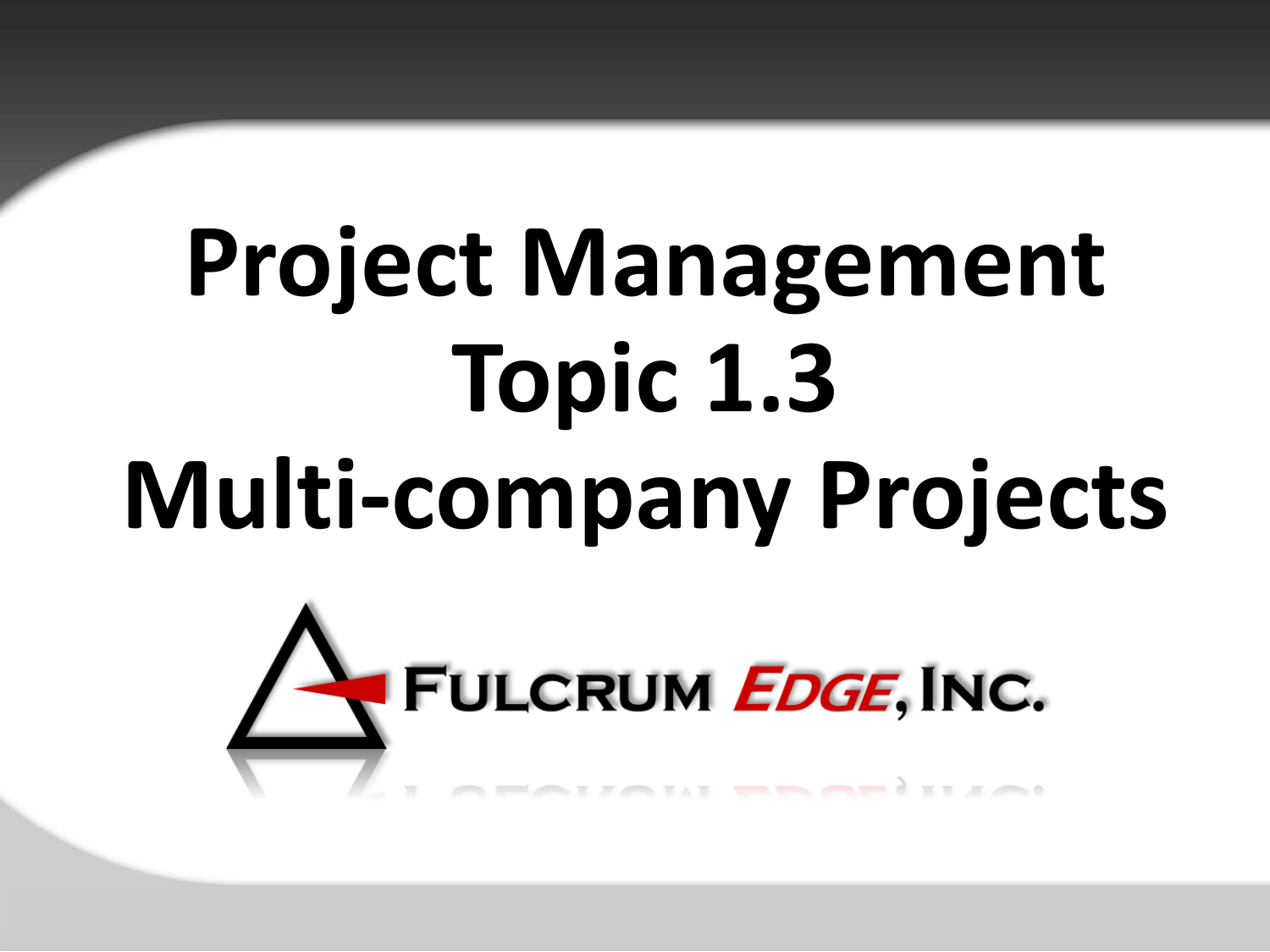## **Multi-company Project Definition**

#### **Special project case** involving **large cost** and **long duration** with following characteristics:

- Strategic value to participating companies in terms of size, risk, opportunity, or complexity
- Major impact on multiple companies
- Contains major content from multiple companies (i.e. Major equipment manufacturer supplying a customer with site prep & installation responsibility)
- Typically each company assigns a project manager & team

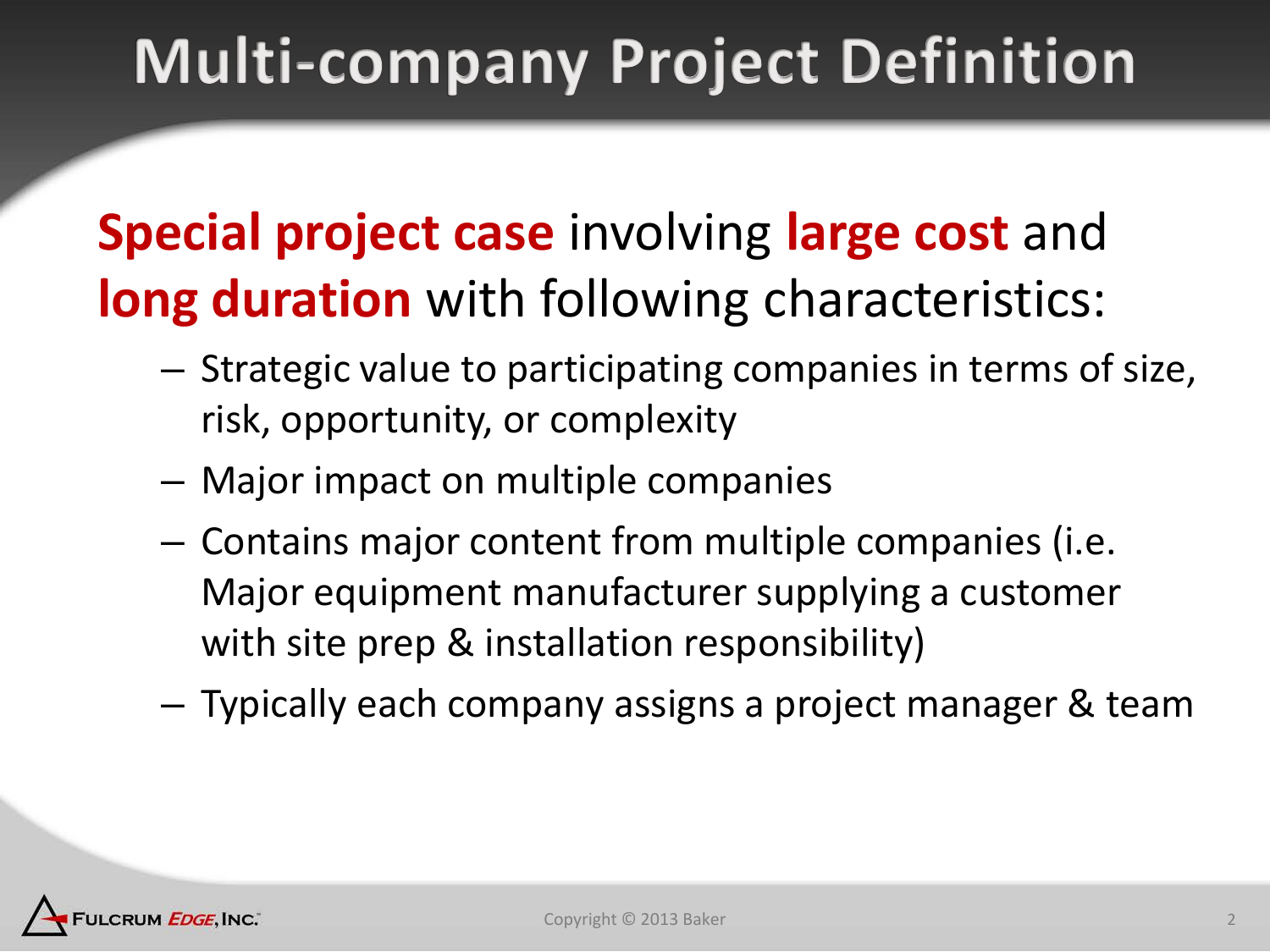### **Multi-company Project Application Examples**

- New or Refurbished Major Facilities
- Manufacturing Equipment Acquisitions
- Retail Supply Chain Issues
- Large Government Projects in Defense, Transportation, Exploration, etc.
- Multi-national and cross-cultural projects
- Outsourcing Projects
- Joint Ventures and Company Mergers

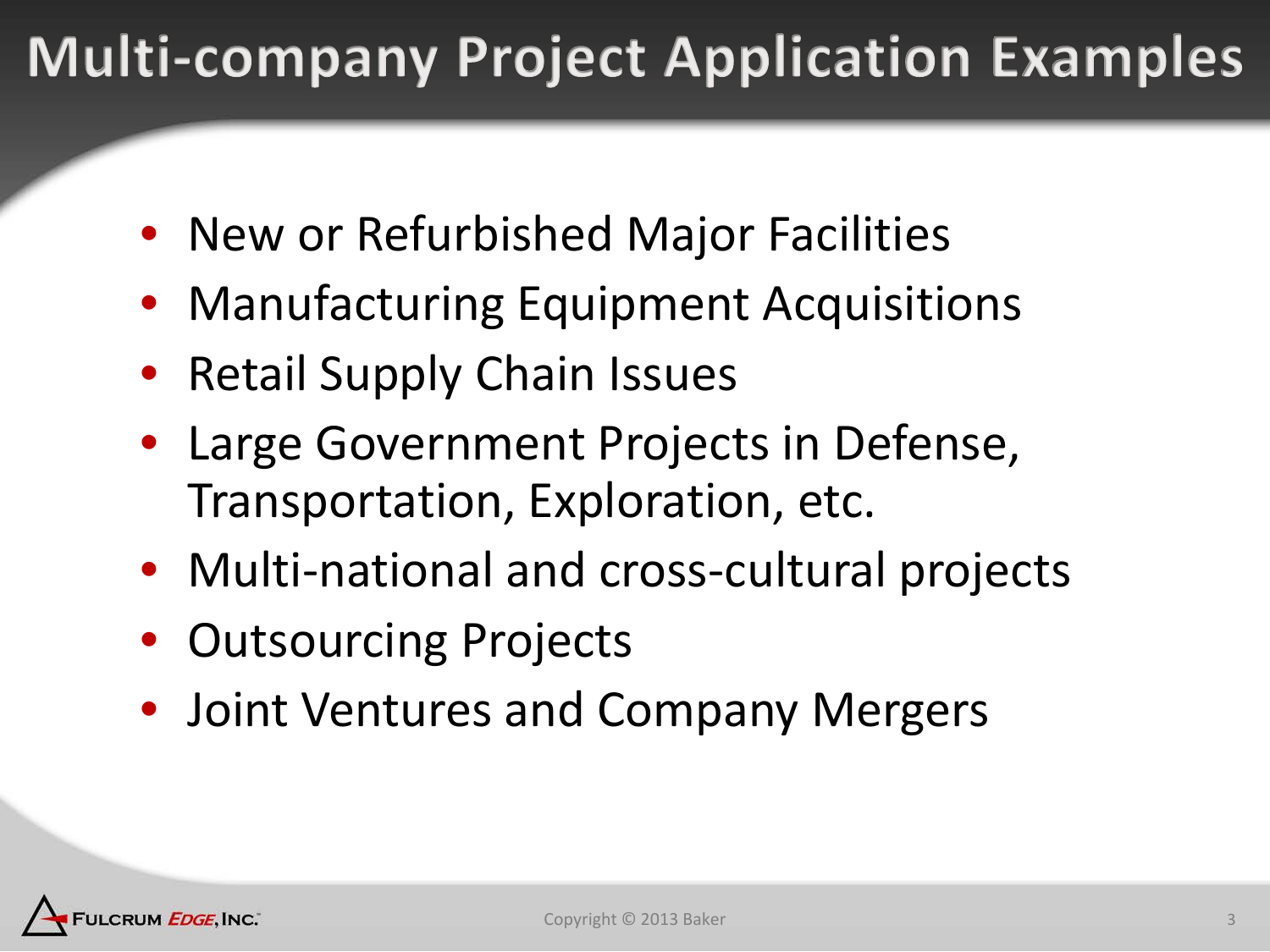#### **Project Hierarchy**



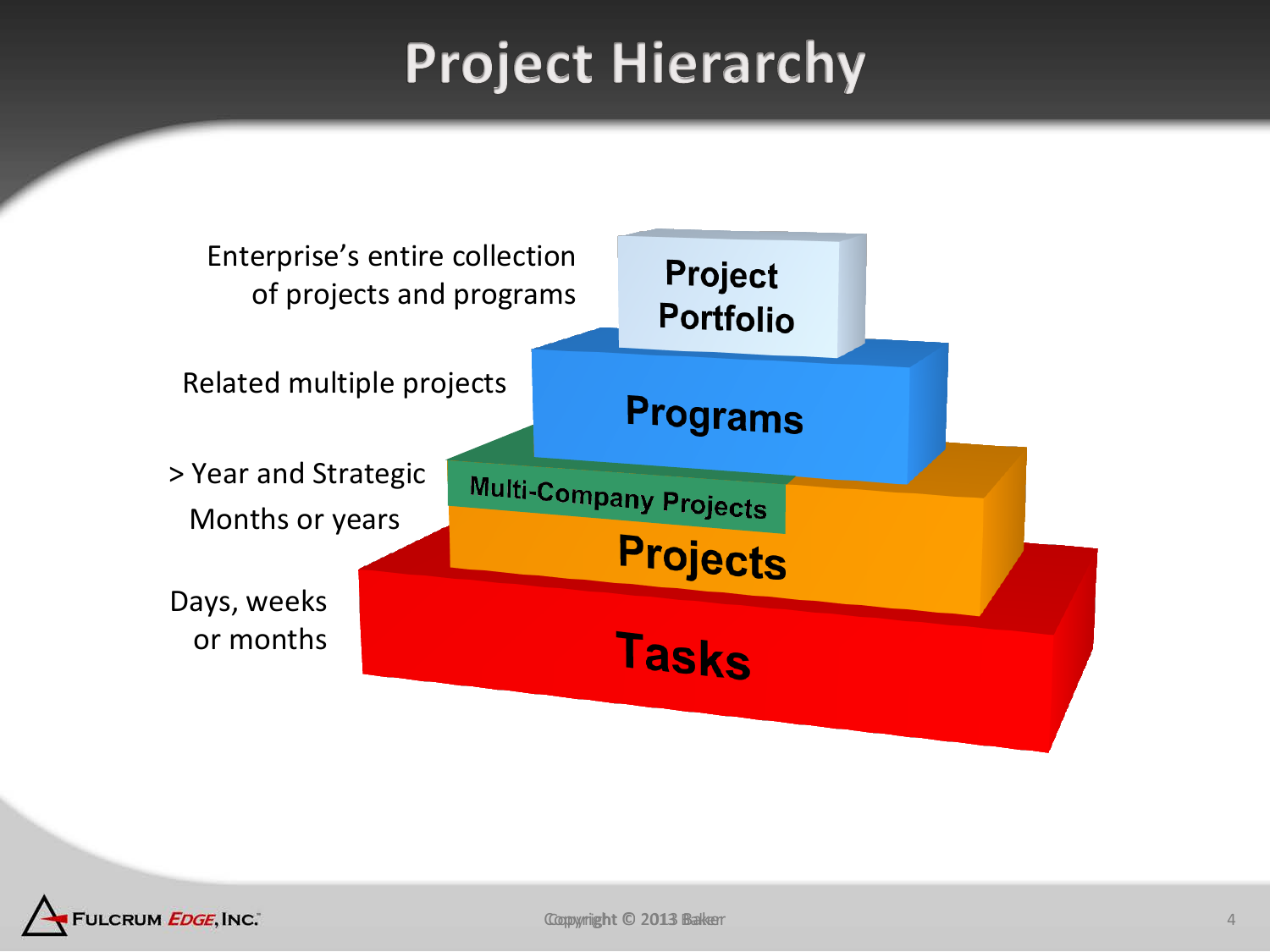## **Multi-company Project Management (MPM)**

- Initiated by any major participant
- Requires formation of a Leadership Team
- Integrates individual project teams from multiple companies into a single team
- Team leadership is shared
- Each company provides the following:
	- Project Sponsor (Key Executive)
	- Project Manager
	- Other representatives as appropriate

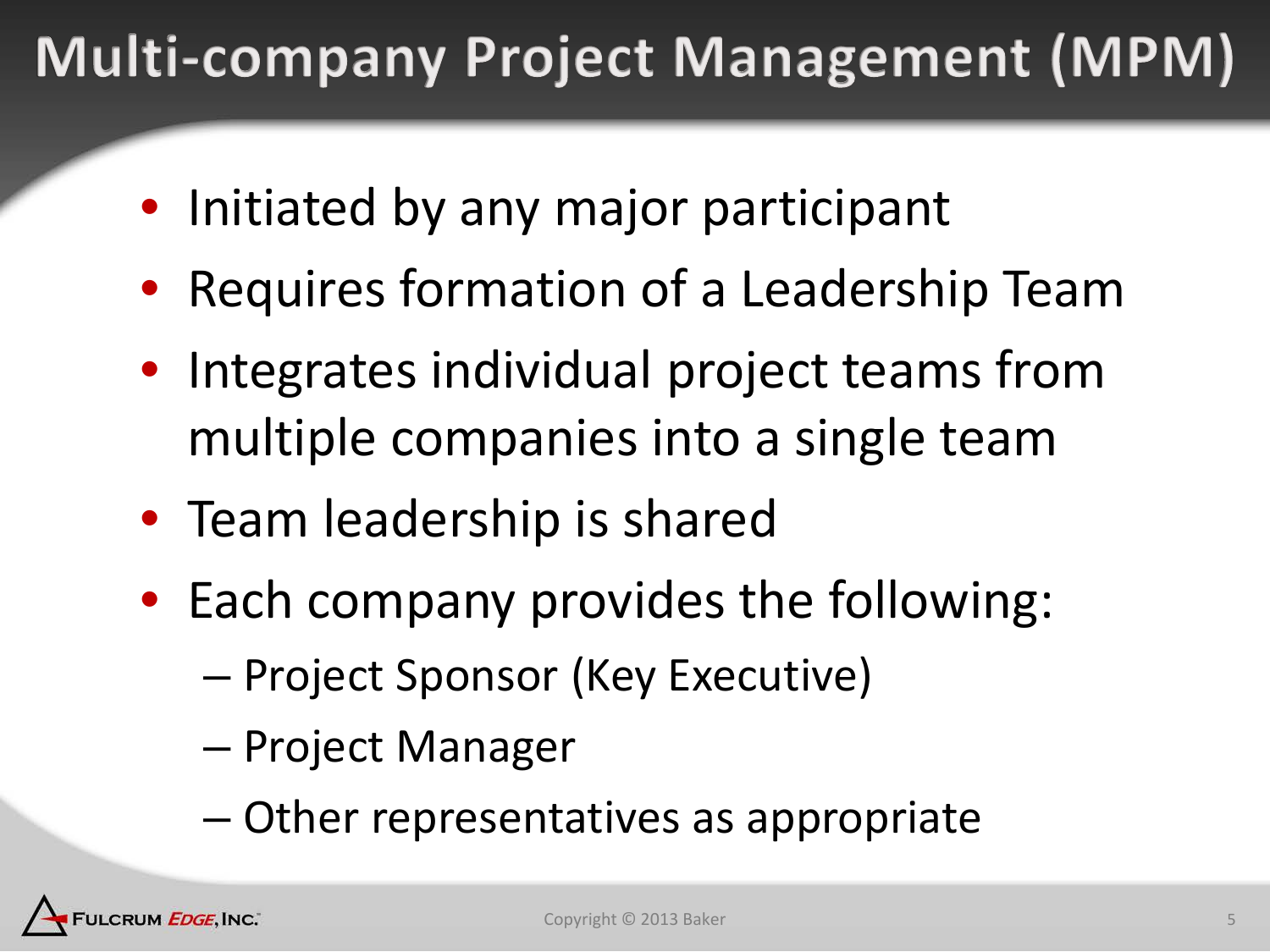## **MPM Critical Elements**

- Project must be of **strategic value to all**  companies involved in the process.
- Requires **agreement of** the other **parties**
- **★ Key executives** from customer & suppliers **must participate**
- Companies must **commit to a project management discipline**
- All participants must support a **team process**

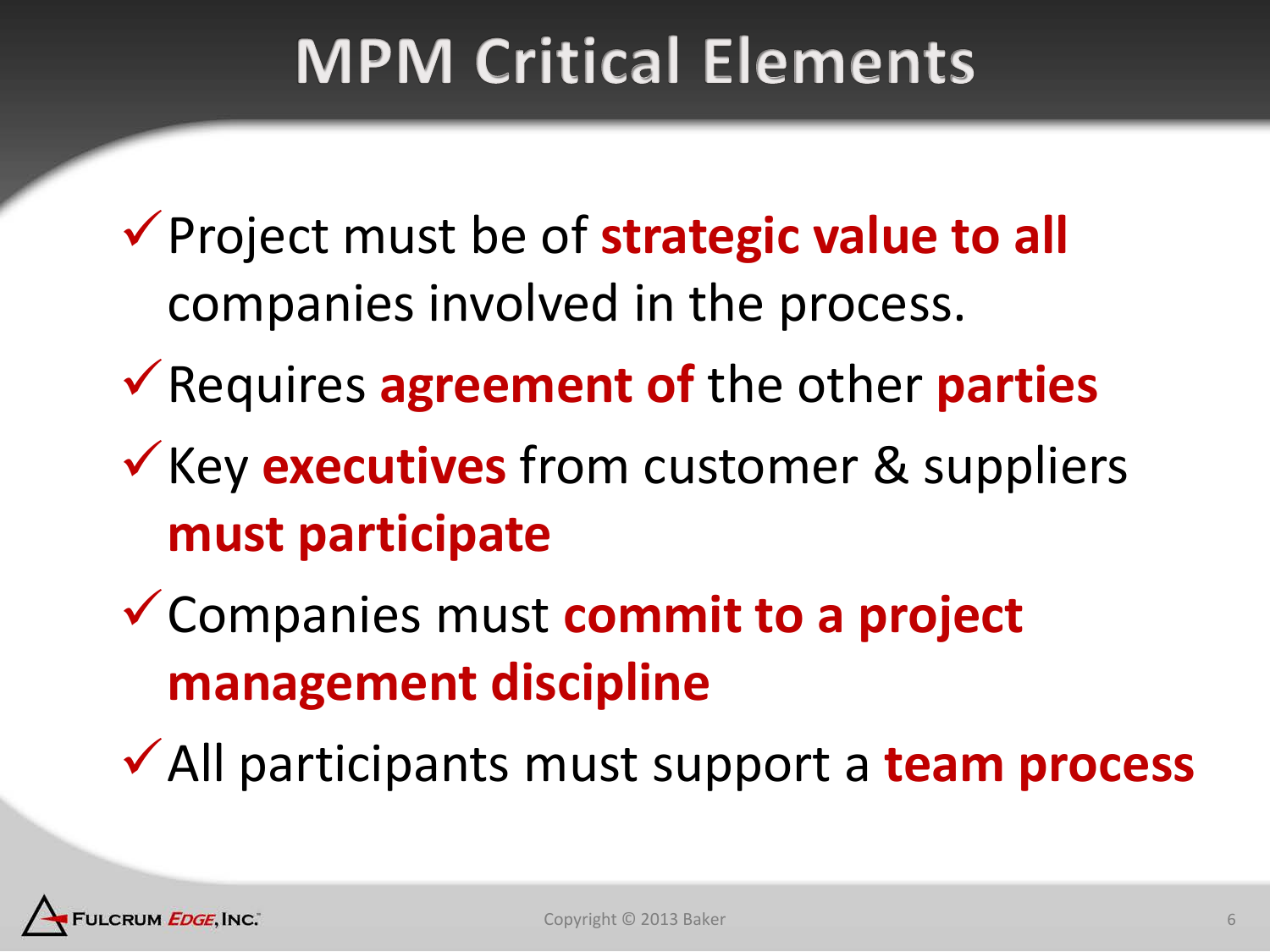#### 1.3.1 Team Exercise



#### **1.3.1 Team Exercise MPM Benefits MPM Benefits**

#### Learn by Doing Project Management Pages 7-8



Copyright © 2013 Baker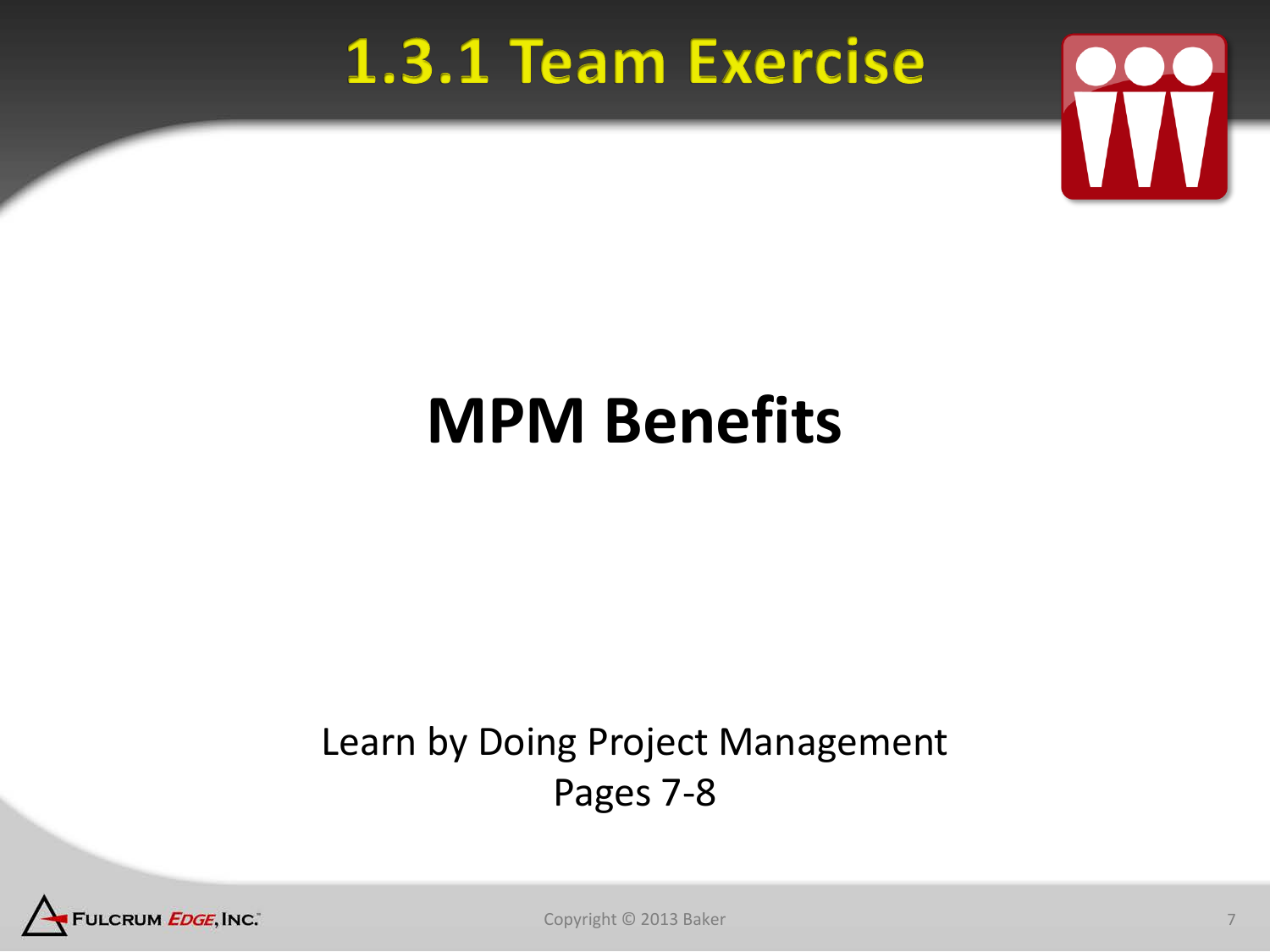## **Initiation of MPM Leadership Team**

- 1. Set Environment Intro & Norms
- 2. Build Relationships Personal History
- 3. Clarify Roles Organizational Charting
- 4. Org. Relationship Situational Matrix
- 5. Generate Ideas & Issues Brainstorm
- 6. Establish Charter & Objectives
- 7. Begin Action Planning & Follow Up

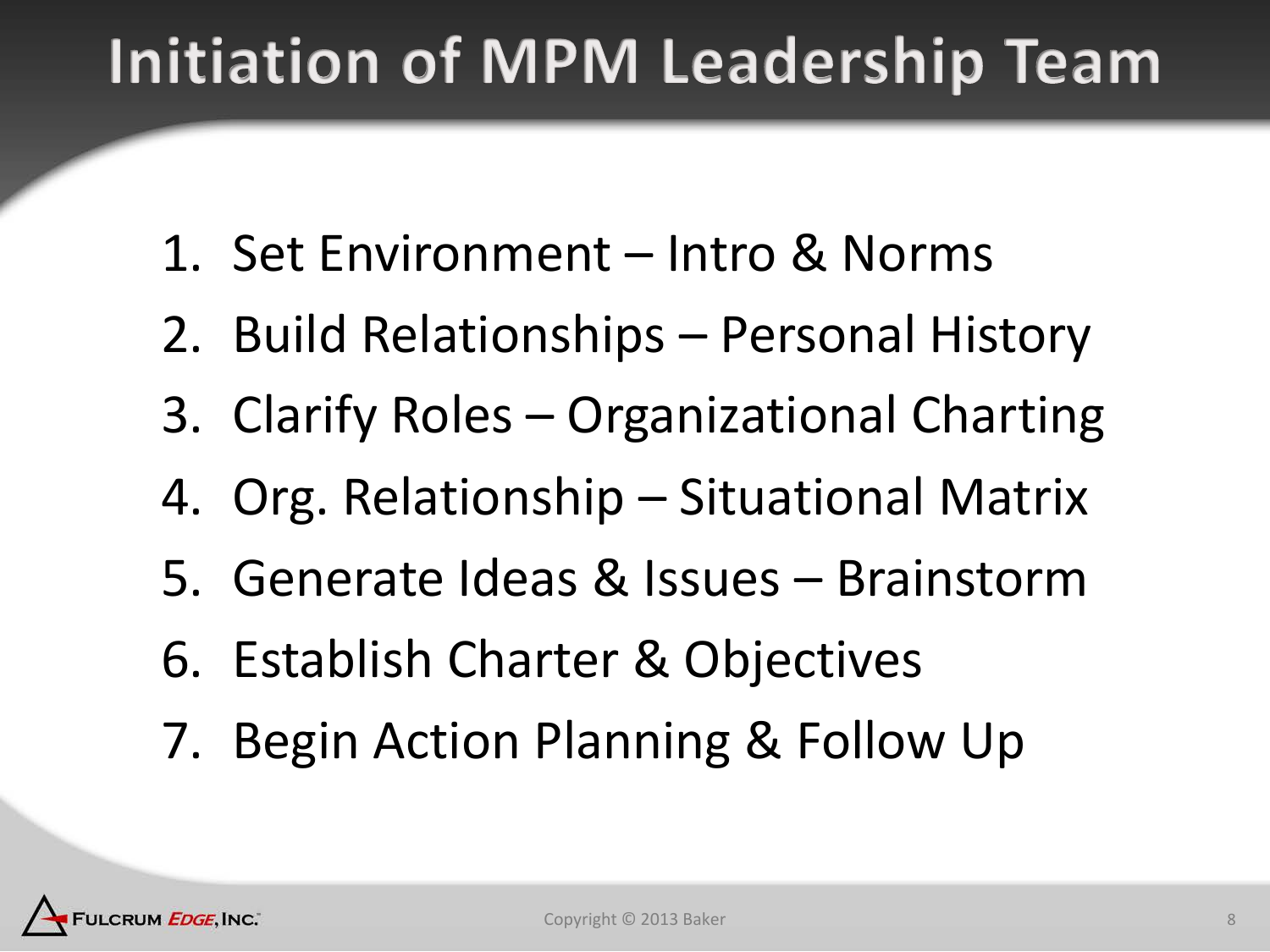## **Leadership Team Deliverables**

- Establish Charter and Objectives
- Establish Joint Teams as required for each Project Phase
- Create Situational Management Matrix
- Ensure Issues are Resolved or Delegated to Appropriate Teams
- Assess Risk Factors to Project
- Monitor Project Execution